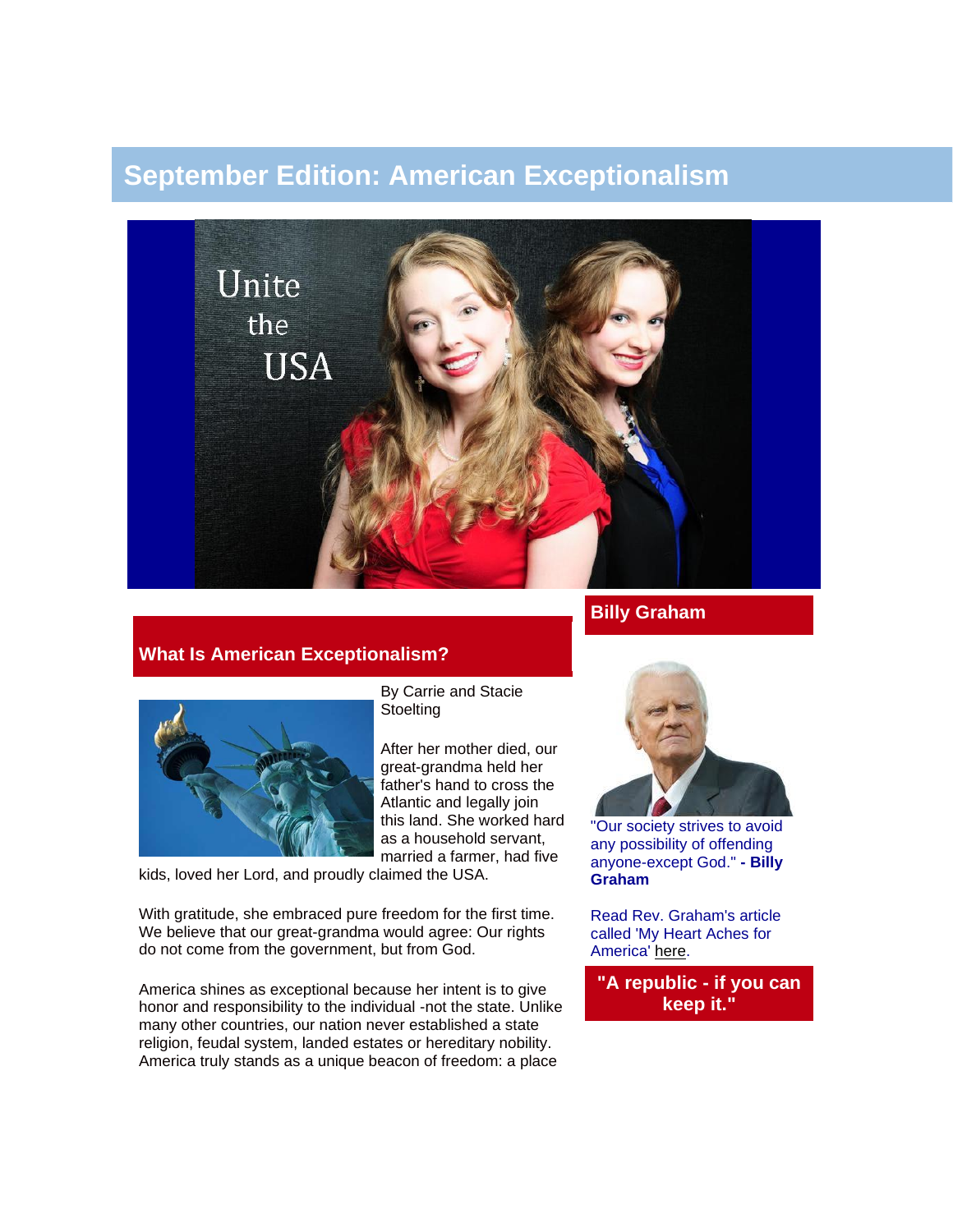where people live free of government control. A sanctuary for families. An oasis of freedom for the oppressed.

From the Puritans who arrived on the Mayflower to the colonists of the 1700s, America was founded by people who wanted to be free. (They especially sought religious liberty.) Thomas Paine's book, Common Sense, stated that America was a new country of nearly unlimited potential and opportunity that had outgrown the British mother country. As a republic, the United States offered citizens freedom. Americans could live their lives without government dictating their every move.

Some describe this remarkable achievement as "American Exceptionalism" -a term developed in 1831 by Alexis de Tocqueville, a famous French visitor to America who wrote Democracy in America. De Tocqueville said, "The position of the Americans is quite exceptional, and it may be believed that no democratic people will ever be placed in a similar one."

Later, President Thomas Jefferson envisioned America to become the world's great "empire of liberty". He identified his nation as a beacon to the world and as a model for democracy and republicanism. Embracing ideals have allowed America to achieve higher goals and shine hope - like a city on a hill.

As in most countries, family position determines those who have wealth and opportunities. However, in America anyone from any background can become educated or "climb the ladder of success" regardless of circumstances of birth and social rank. This aspiration is commonly called living the "American dream".

Thanks to the First Amendment in the U.S. Constitution, Americans receive the five freedoms of religion, speech, press, assembly, and petition.

Reality check: In many countries, governments harshly and violently punish individuals who stray from the state religion. For example, China, Sudan, Saudi Arabia, Iran, and other Middle Eastern countries are



intolerant of religious freedom -especially Christianity- and they punish those who disobey. But in America, we have religious liberty: a gift we must protect.



As the story goes when Benjamin Franklin emerged from Independence Hall at the conclusion of the Constitutional Convention in Philadelphia on September 18, 1787, a woman asked him, "Well Doctor, what have we got, a republic or a monarchy?"

#### Mr. Franklin replied, **"A republic, madam - if you can keep it."**

#### **Featured Founding Father**



**Daniel Carroll** (July 22, 1730 - July 5, 1796)

As one of the Founding Fathers of the United States, Daniel Carroll was one of only five men to sign both the Articles of Confederation and the Constitution of the United States.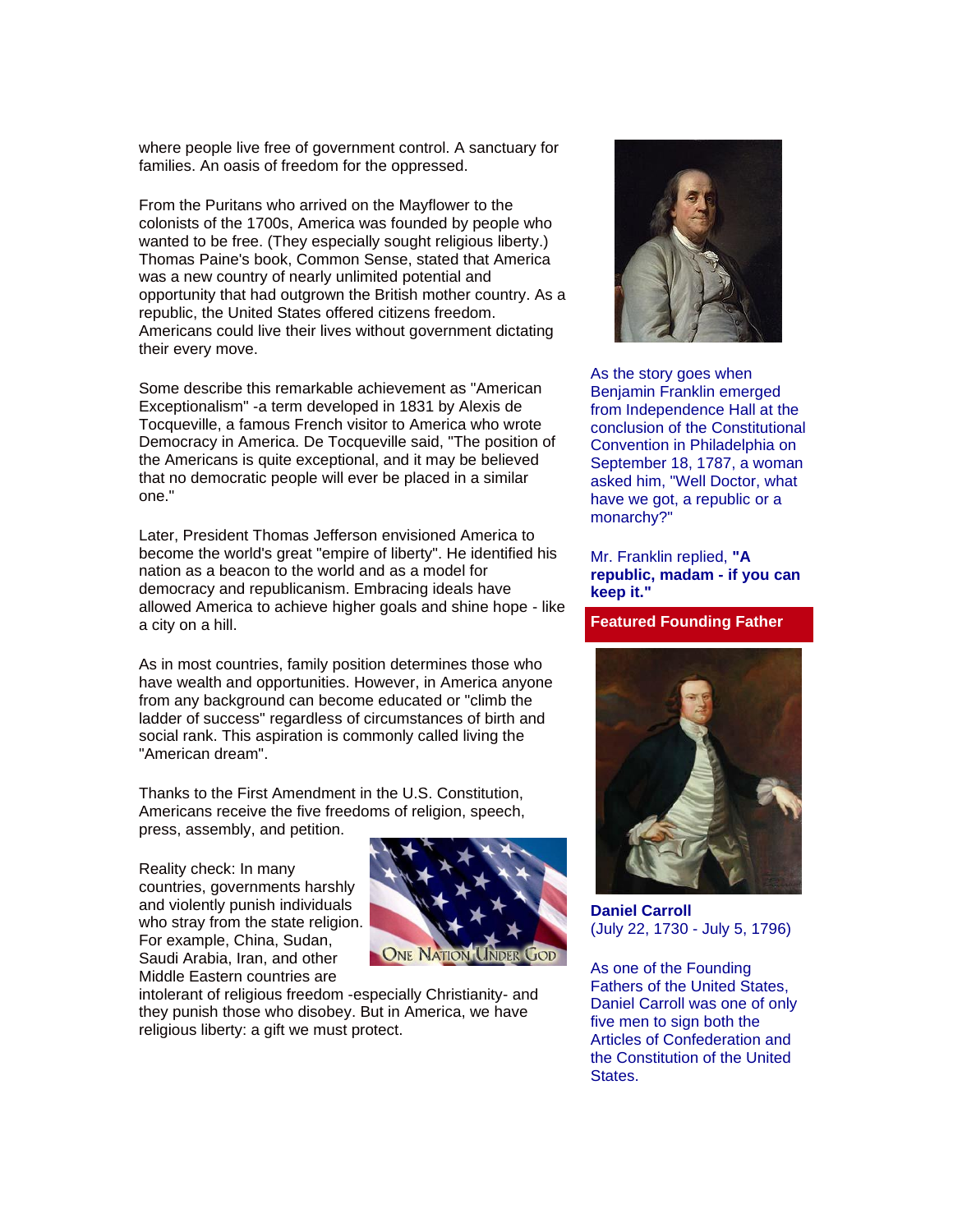People from around the world seek refuge here to escape Marxism, communism, and other tyrannical governments. America has come to the aid of struggling nations so that they, too, can live in freedom. (Contrary to election season rumors, other countries do cherish Americans who helped them!)

Sadly, in recent times, certain leaders have flipped the opposite direction: American exceptionalism has been under attack: In April 2009, President Barack Obama said, "I believe in American exceptionalism, just as I suspect that the Brits believe in British exceptionalism and the Greeks believe in Greek exceptionalism." This attitude is like if Iowa State University would say that the University of Iowa thinks of itself as being just as exceptional. Or if fans of the New York Yankees would say that the Minnesota Twins had the same level of pride and support from their fans. Yes, it's normal for countries to embrace their own national pride and should be encouraged - just like schools have school pride and sports teams have team spirit. But the lack of passionate patriotism in our president causes many heads to turn and then bow. We must pray. Americanism faces internal enemies:

Without fail, the liberal media make statements that undermine our country's history, uniqueness, and importance. As defenders of freedom, we believe that Americans must work hard to protect our country from internal attack. Our history of freedom and stability isn't perfect (i.e. slavery and the Civil War), but it's the best in history: America still stands out from other countries: No other country has enjoyed such a record of unhindered individual freedoms. In fact, during the early days of America, France experienced fifteen separate governments. Other countries have had a series of governments as well. For example, Brazil has had seven since 1822; Poland has had seven since 1921, and Russia has had four since 1918. And, the same is true for many other nations throughout Europe, Africa, South America, and the rest of the world.

The fact of our freedom rests on the mercy of God and, as such, they should be cause for appreciative humility. We believe in American exceptionalism -not prideful superiority. God has blessed and watched over America and we thank Him for those blessings.

We must remember that it is God who grants the grace, yet a nation must seek His face. He's the ultimate Judge (Psalm 75:7). And, as long as we kill unborn babies that He has created, we cannot expect His favor.

Carroll was a planter who supported the cause of American independence, risking his social and economic position for the Patriot cause. As a friend and staunch ally of George Washington, he worked for a strong central government that could secure the achievements and fulfill the hopes of the Revolution. Carroll fought in the Convention for a government responsible directly to the people of the country.

## **[In God We Still Trust](http://unitetheusa.org/id56.html)**



Celebrate your freedom and order *[In God We Still](http://unitetheusa.org/id56.html)  [Trust](http://unitetheusa.org/id56.html)*. All proceeds go to Unite the USA. Help Stacie and Carrie promote faith and freedom in America. Your support is important and appreciated. *[Buy or](http://unitetheusa.org/id56.html)  [download a copy today.](http://unitetheusa.org/id56.html)*God bless you as you celebrate the red, white, and blue!

## **Booking Info**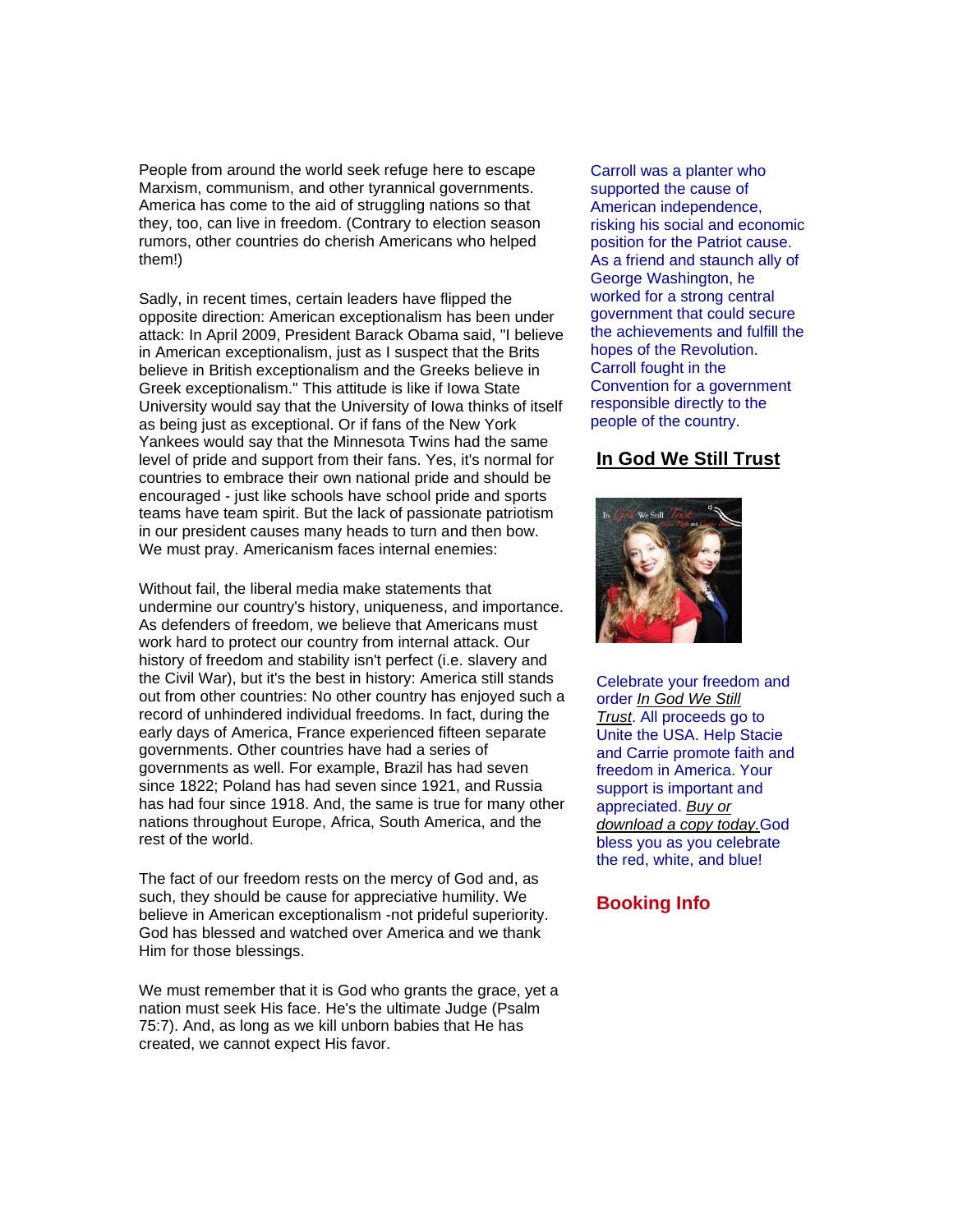We must turn to God, humble ourselves, and realize the treasure which is America. God-given rights must be preserved. America deserves appreciation and prayer. Psalm 47:8 states it clearly and concisely: "God reigns above the nations, sitting on his holy throne." God has used America to help many achieve the previously impossible!

Recently, Senator Marco Rubio shared memories of his Cuban grandfather. Rubio's grandfather knew the hardship of living in Communist controlled Cuba. He experienced life in a country in which the government dictated and there was no freedom. As Senator Rubio said, "I don't remember all the things he talked to me. But the one thing I remember is the one thing he wanted me never to forget: that the dreams he had when he was young, became impossible to achieve. But there was no limit to how far I could go, because I was an American."

As a conclusion, the words of President Ronald Reagan are perfect to share, "Freedom is never more than one generation away from extinction. We didn't pass it to our children in the bloodstream. It must be fought for, protected, and handed on for them to do the same."

## **Honoring Our Heroes**

The media mainly failed to give sufficient tribute to the Marines killed by jihadists on September 15. Help us change that. Honor their memory and urge prayer for the families of all fallen heroes. We salute our troops. We honor the memory of the fallen. We pray for our troops and our leaders. May God give our nation mercy. Learn more about how to honor our heroes [here.](http://unitetheusa.org/id73.html)



According to "Honoring the Troops": "He was killed Sept. 15th in an attack by armed insurgents upon his base. He was assigned to Marine Attack Squadron 211, Marine Aircraft Group 13, 3rd Marine Aircraft Wing, I Marine Expeditionary Force (Forward). The attackers were dressed in US Army

We salute **Lt. Col. Christopher K. Raible**, 40, of Huntingdon, PA.



Celebrate the true spirit of America with Carrie Beth and Stacie Ruth. Book Stacie and Carrie for concert or conference! Email [info@unitetheusa.org](mailto:info@unitetheusa.org) for more information.

### **[In God We Still Trust](http://www.youtube.com/watch?v=FygzW-tLye0&feature=youtu.be)**

# **Share and Sign Up**

Be sure to share this edition with your friends. Sign up for Unite the USA's free monthy email [here!](http://unitetheusa.org/id2.html)

uniforms."